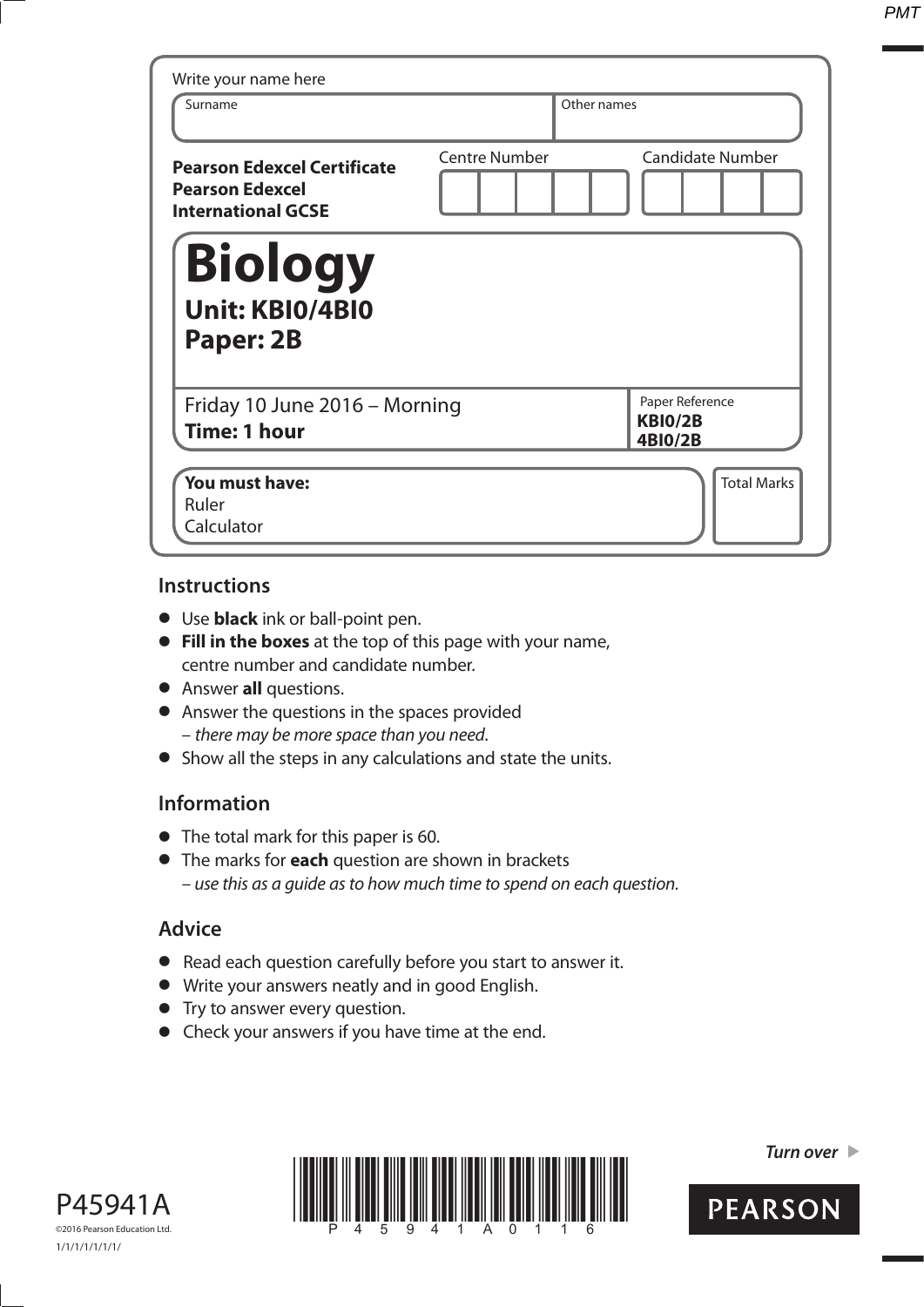## **Answer ALL questions.**

**1** Read the passage below. Use the information in the passage and your own knowledge to answer the questions that follow.



**Meat-eating plants**

Venus flytraps carry out the process of photosynthesis. The glucose produced is used as a source of energy. In addition to synthesising glucose, plants also need to make amino acids, vitamins and other components to survive. To do this, plants need to absorb minerals.

- 5 In the bogs where Venus flytraps live the mineral content of the soil is low so minerals are scarce. Most plants cannot survive in this environment because they cannot make enough of the building blocks necessary for growth. The Venus flytrap has evolved the ability to grow well in this habitat by finding alternate means of getting minerals. Insects provide a good source of the
- 10 minerals missing from the soil, and they contain additional carbohydrates.

Carnivorous plants attract and capture insects, discriminate between food and non-food, and digest the insects. They do this using mechanical and chemical processes. Plants lack the muscles and tendons to eat, chew and swallow food. The Venus flytrap completes the entire process using

15 specialised leaves that carry out the role of the mouth and the intestines.

Most plants have some mechanism to attract insects. The Venus flytrap does this by secreting sweet nectar from the leaves of the trap. When an insect lands or crawls on the trap, it is likely to touch one of six, short, stiff hairs on the trap's surface. These are trigger hairs, and they serve as a motion

20 detector for the plant. If two of these hairs are brushed in quick succession, or one hair is touched twice, the leaves close on the insect.

The mechanism of trap closure is not clearly understood but it involves changes in the concentration of solution in the cells. The cells expand as water enters causing the trap to close. Once the trap fully closes, the leaves

25 form a seal so that digestive fluid and insects are kept inside the trap and bacteria and fungi cannot get in.

To make sure that the insects are kept in the trap, the edges of the leaves have projections that fit together when the leaves shut. These projections look like teeth but they are only used to keep the trap shut.

30 The leaf trap now serves as a digestive organ to dissolve the soft tissues and cell membranes of the food. It produces acid and enzymes. The insect body is broken down over a period of 5 to 10 days and the products of digestion are absorbed.



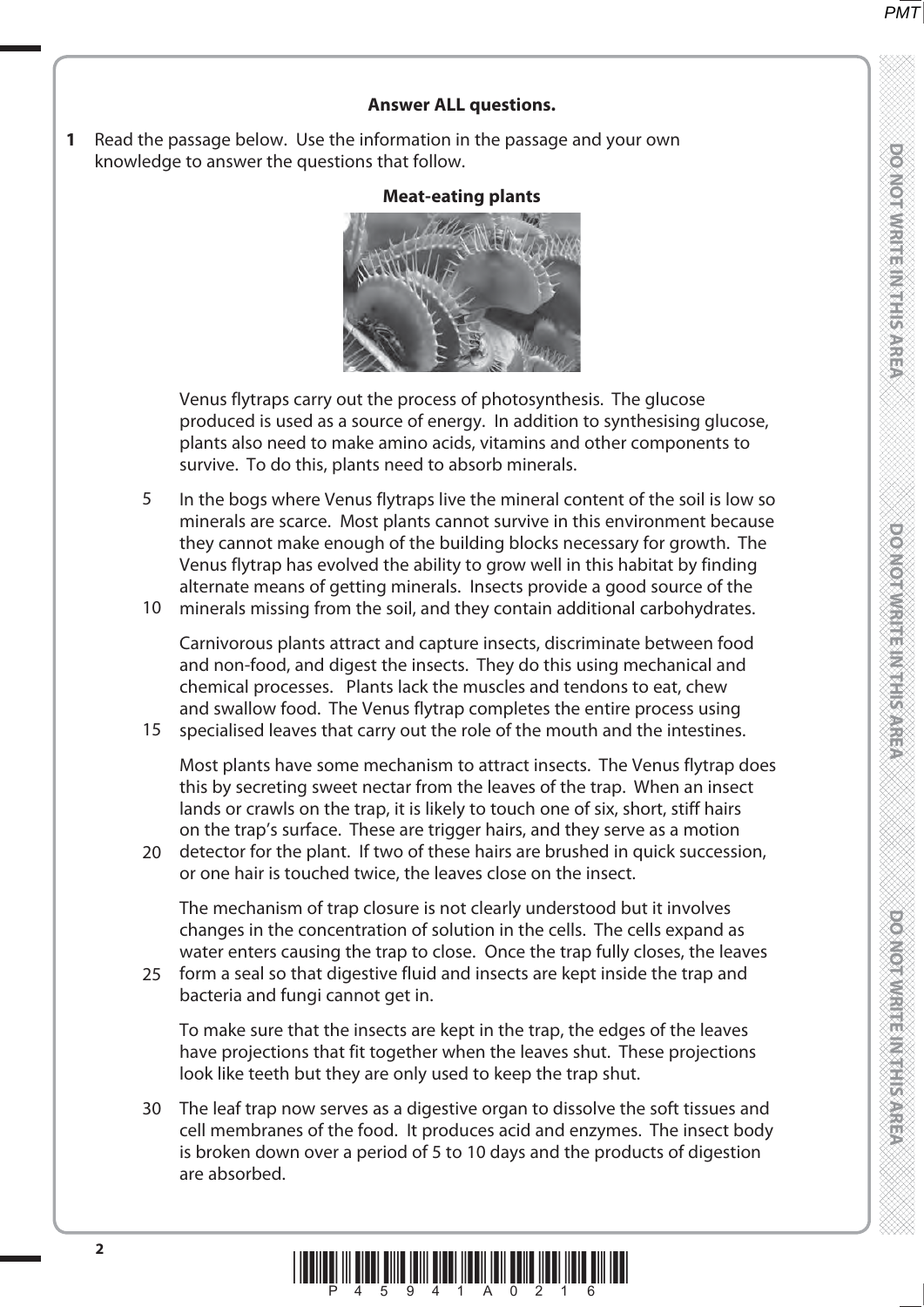|   | (a) Name the process that the plant uses to release energy from glucose (lines 1 and 2).                                                                                               | (1)                             |
|---|----------------------------------------------------------------------------------------------------------------------------------------------------------------------------------------|---------------------------------|
|   | (b) Carnivorous plants attract insects for food.<br>Give a reason why other plants need to attract insects (line 11).                                                                  | (1)                             |
|   | (c) The Venus flytrap can be placed at two different trophic levels.<br>Name these levels.                                                                                             | (2)                             |
| 2 | (d) The trap only closes 'If two of these hairs are brushed in quick succession, or one<br>hair is touched twice' (lines 20 and 21).<br>Suggest why this is an advantage to the plant. | (2)                             |
|   |                                                                                                                                                                                        |                                 |
|   |                                                                                                                                                                                        |                                 |
|   | $\overline{1}$                                                                                                                                                                         | Turn over $\blacktriangleright$ |

 $\begin{matrix} 1 \\ 1 \\ 2 \end{matrix}$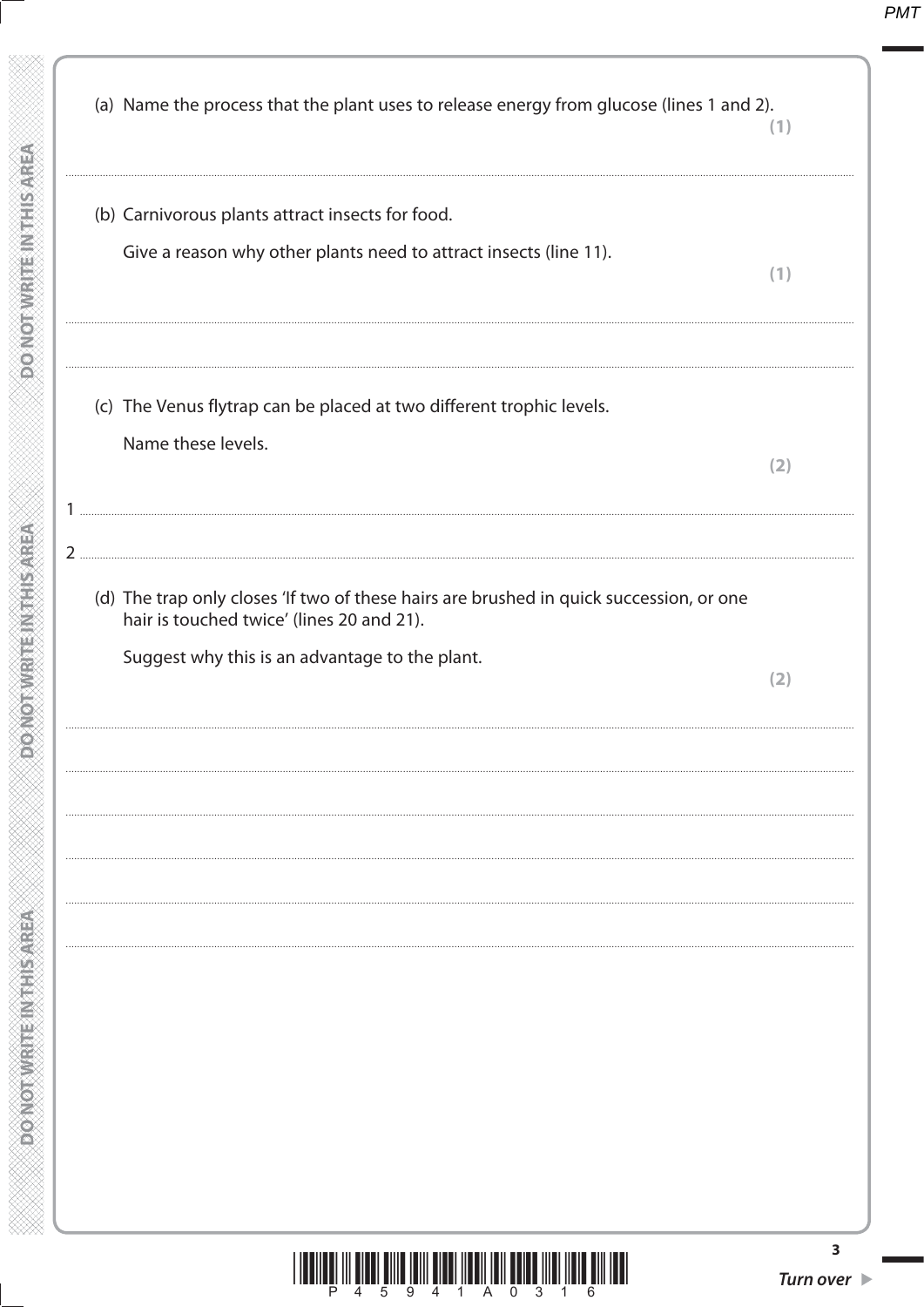| water entering the cells (lines 23 and 24).                                                                                                | (2) |
|--------------------------------------------------------------------------------------------------------------------------------------------|-----|
| (f) Suggest two reasons why the traps need to prevent the entry of bacteria or fungi<br>(line 26).                                         | (2) |
| (g) (i) The trap lacks teeth that function as they do in animals.<br>Explain how this may affect the rate at which the insect is digested. | (2) |
| (ii) Name one enzyme that may be present in the digestive fluid produced within<br>the trap (line 25).                                     | (1) |
| 4<br><u> IIII AN III AN AN AN AINM III AN AINM II</u>                                                                                      |     |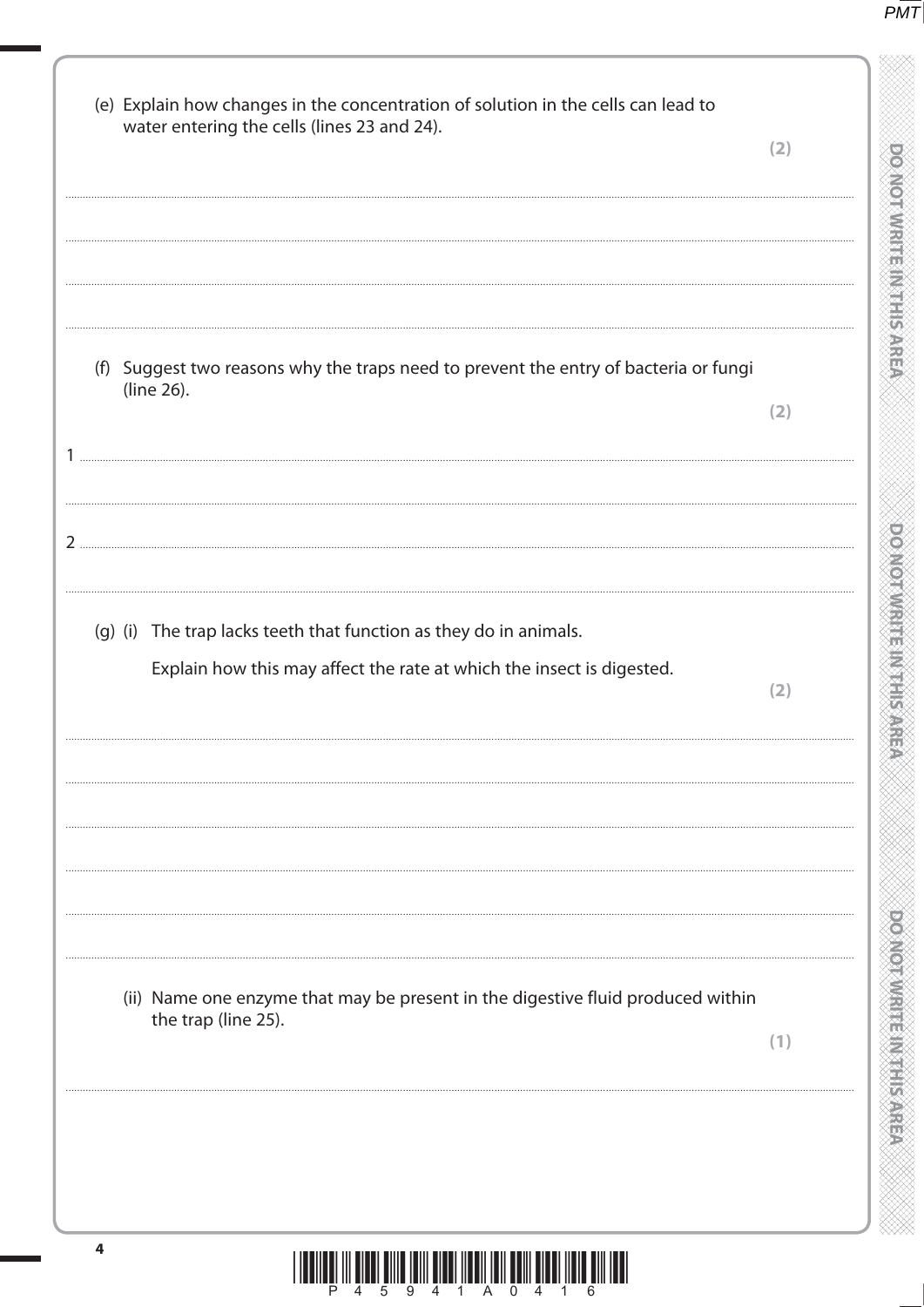|                | (h) Explain two factors that could affect the length of time taken to digest an insect<br>once it has been caught in a trap. | (4)                               |
|----------------|------------------------------------------------------------------------------------------------------------------------------|-----------------------------------|
|                |                                                                                                                              |                                   |
| 1              |                                                                                                                              |                                   |
|                |                                                                                                                              |                                   |
|                |                                                                                                                              |                                   |
| $\overline{2}$ |                                                                                                                              |                                   |
|                |                                                                                                                              |                                   |
|                |                                                                                                                              |                                   |
|                |                                                                                                                              | (Total for Question 1 = 17 marks) |
|                |                                                                                                                              |                                   |
|                |                                                                                                                              |                                   |
|                |                                                                                                                              |                                   |
|                |                                                                                                                              |                                   |
|                |                                                                                                                              |                                   |
|                |                                                                                                                              |                                   |
|                |                                                                                                                              |                                   |
|                |                                                                                                                              |                                   |
|                |                                                                                                                              |                                   |
|                |                                                                                                                              |                                   |
|                |                                                                                                                              |                                   |
|                |                                                                                                                              |                                   |
|                |                                                                                                                              |                                   |
|                |                                                                                                                              |                                   |
|                |                                                                                                                              |                                   |
|                |                                                                                                                              |                                   |
|                |                                                                                                                              |                                   |
|                |                                                                                                                              |                                   |
|                |                                                                                                                              |                                   |
|                |                                                                                                                              |                                   |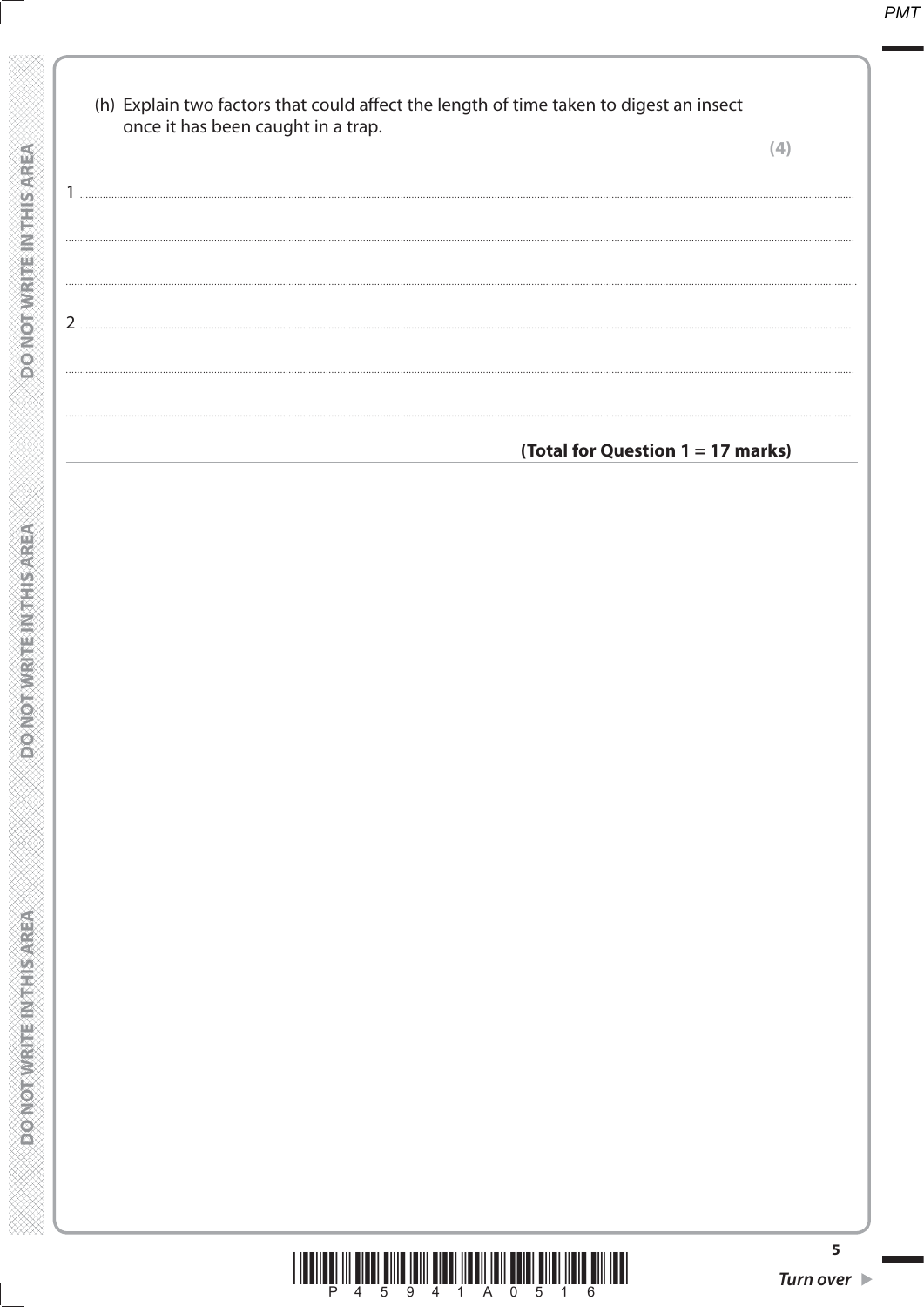- **2** Fish produce and release nitrogenous waste.
	- (a) Suggest why two fish of the same size may produce different masses of nitrogenous waste.

**(1)**

..................................................................................................................................................................................................................................................................................

....................................................................................................................................................................................................................................................................................

....................................................................................................................................................................................................................................................................................

 (b) The table shows the mass of nitrogenous waste released into the environment by four different fish farms.

| <b>Type of fish farm</b> | <b>Nitrogenous waste released</b><br>in kg per 1000 kg fish produced |
|--------------------------|----------------------------------------------------------------------|
| salmon                   | 48.2                                                                 |
| halibut                  | 67.1                                                                 |
| cod                      | 72.3                                                                 |
| haddock                  | 72.3                                                                 |

 Calculate the mass of nitrogenous waste released into the environment when 400kg of cod fish are produced. Show your working.

**(2)**

mass = ................................................................... kg



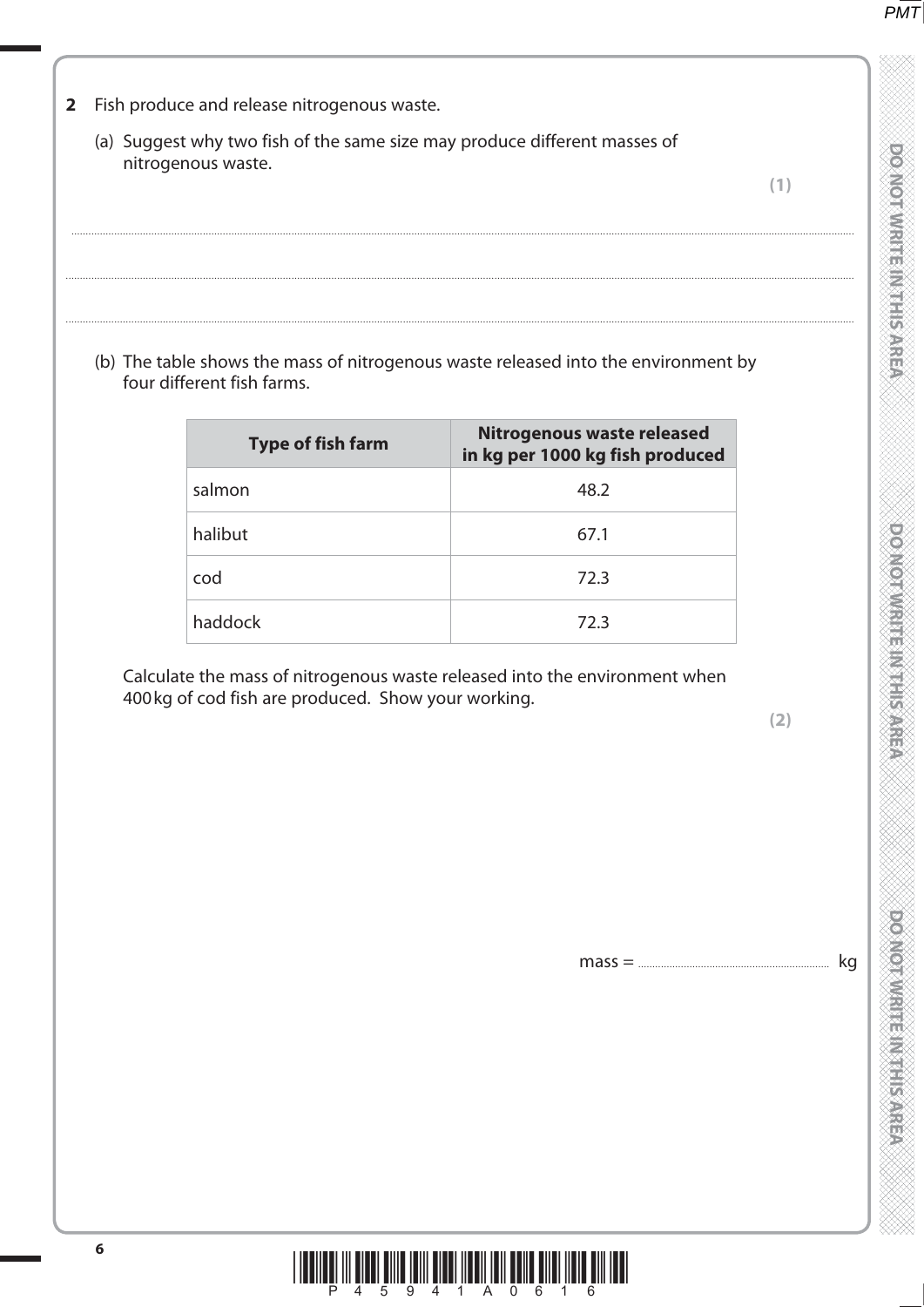(c) Nitrogenous waste released into the environment can cause eutrophication. Describe the process of eutrophication and the effects that it can have on the environment.  $(5)$ **DO NOT WRITE INTERNETA**  $\overline{7}$ 

**DONOT WRITE INTHIS AREA** 

**DONOT WRITE NITHIS AREA**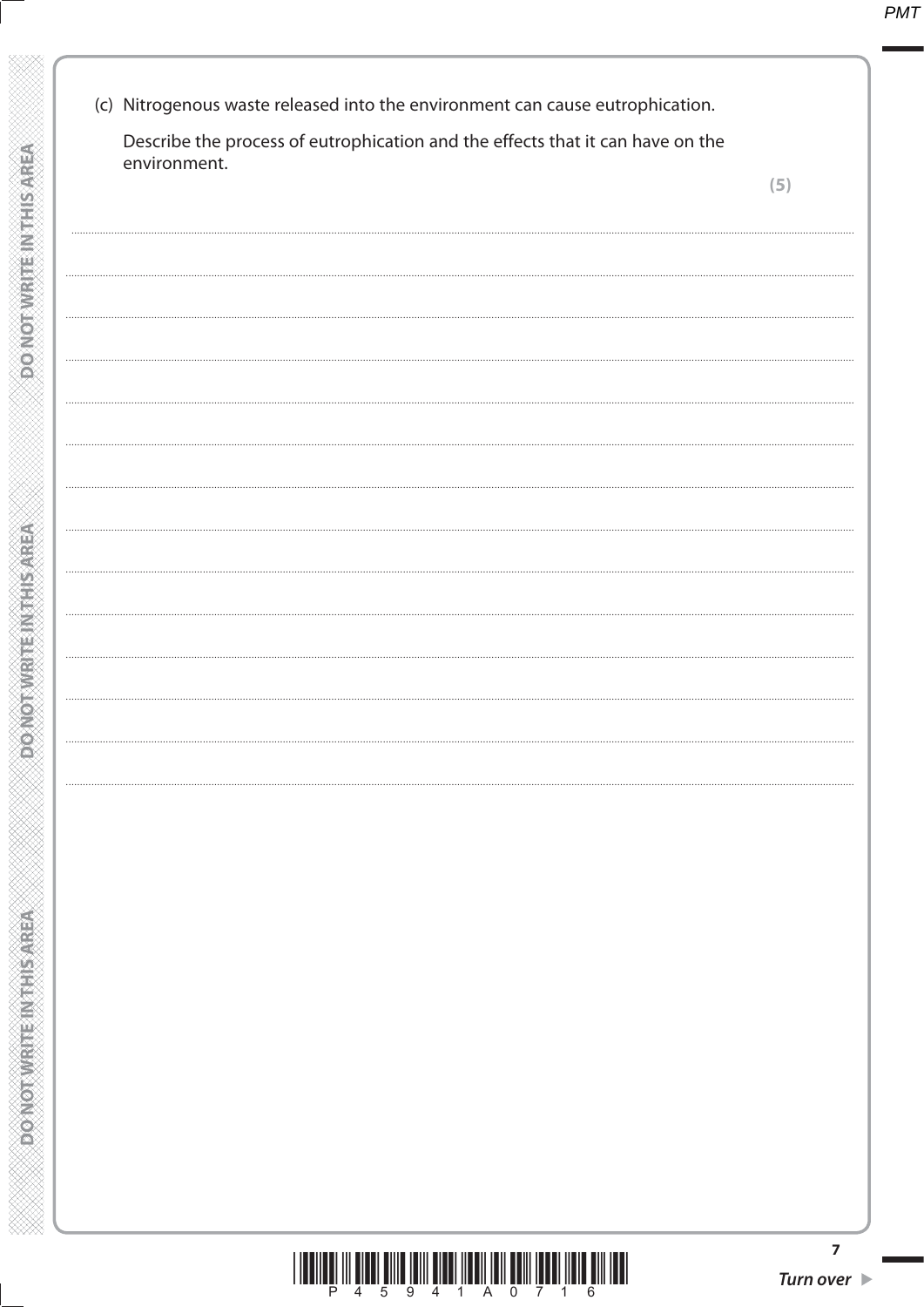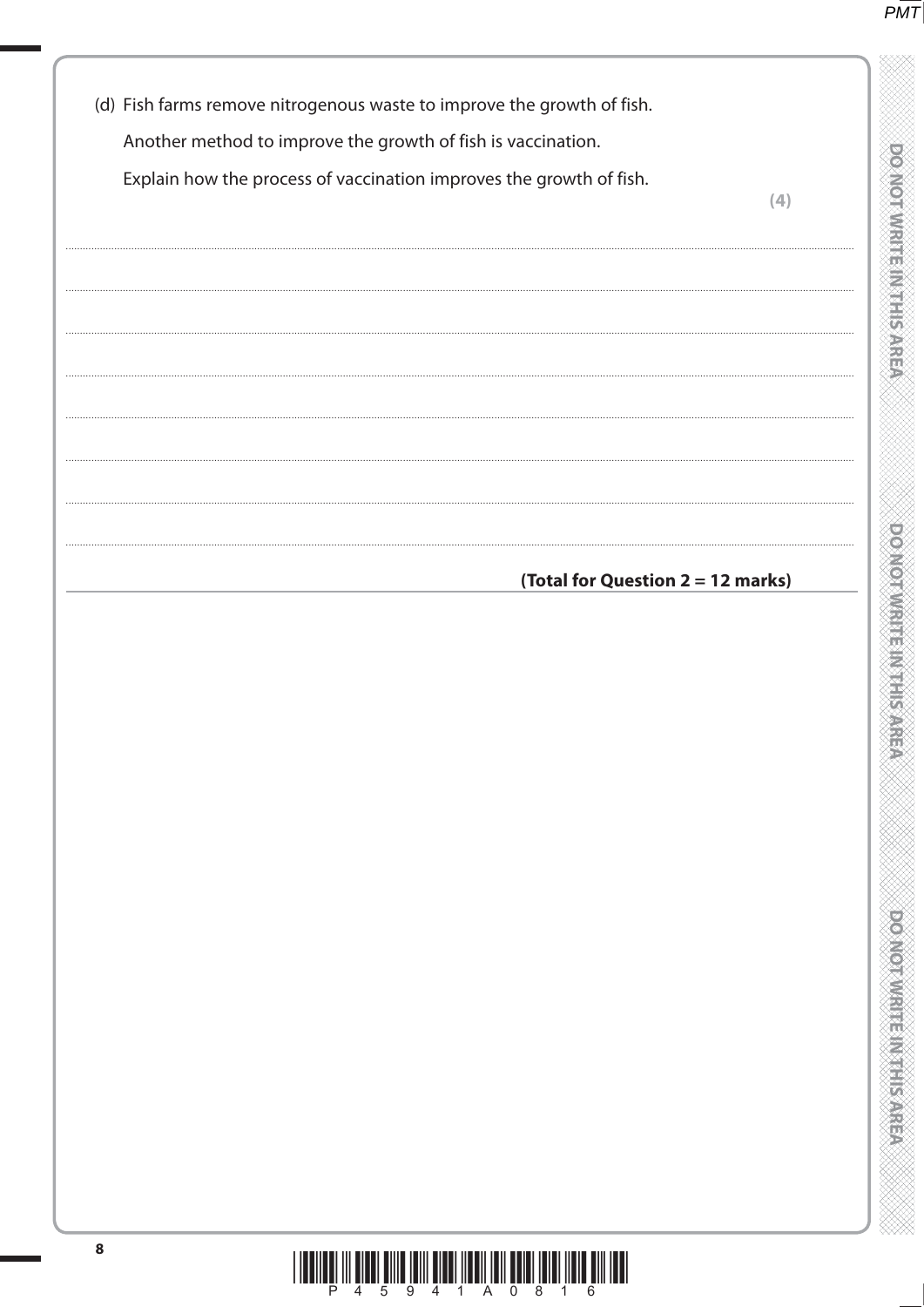**DONOTWRITEINTHISAREA** 



**BLANK PAGE**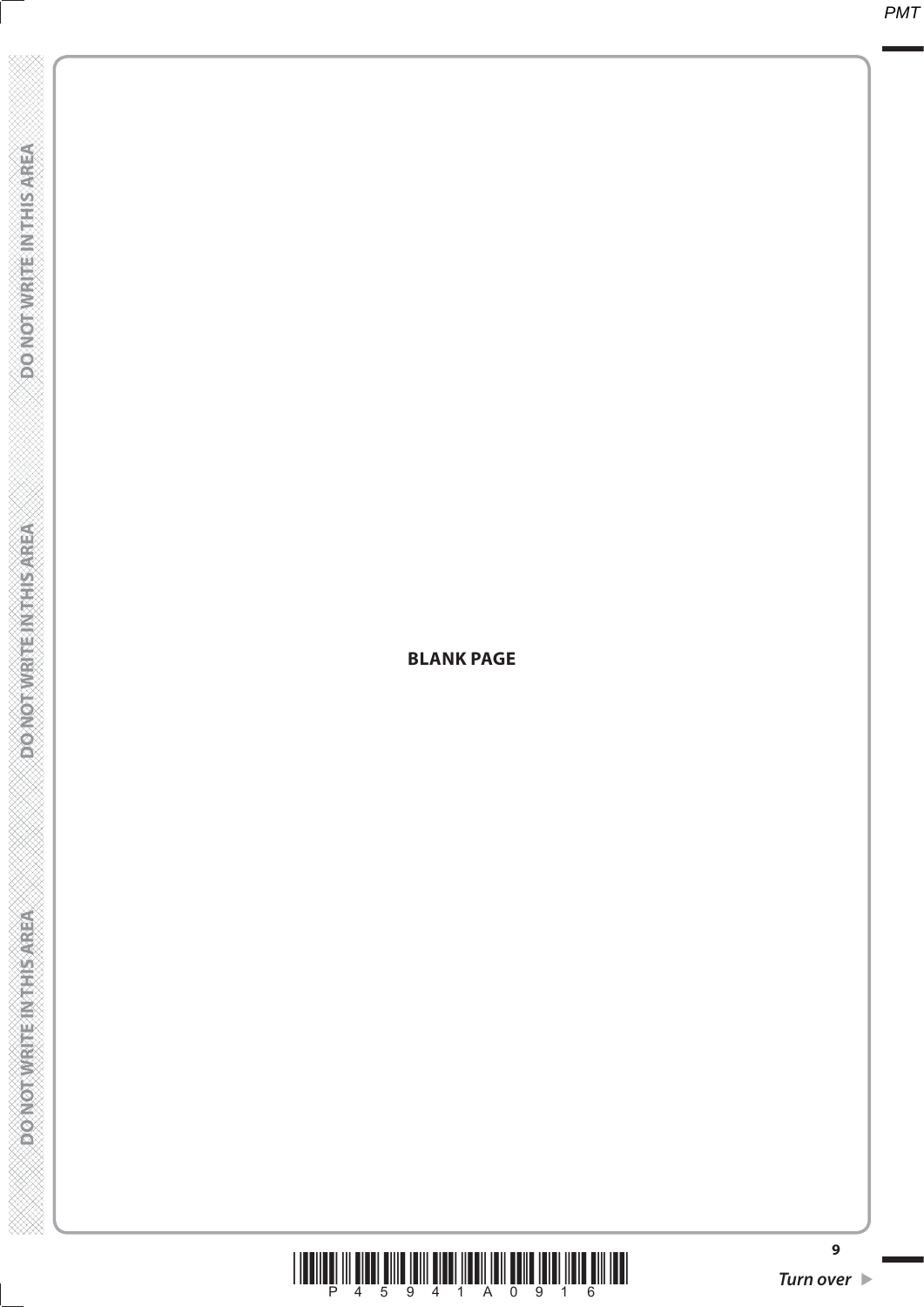**3** Familial hypercholesterolemia (FH) is an inherited condition caused by a dominant allele. People with the condition have high levels of cholesterol in their blood. This increases the risk of dying from blocked arteries.

 The diagram shows the pattern of inheritance in several generations of a family with familial hypercholesterolemia.



(a) (i) Person A is heterozygous for FH. Use this information to complete the table.

**(2)**

| <b>Genotype</b>      | <b>Number of people with the</b><br>genotype |
|----------------------|----------------------------------------------|
| Homozygous recessive |                                              |
| Homozygous dominant  |                                              |



**DOOMOTIVES IN STREET**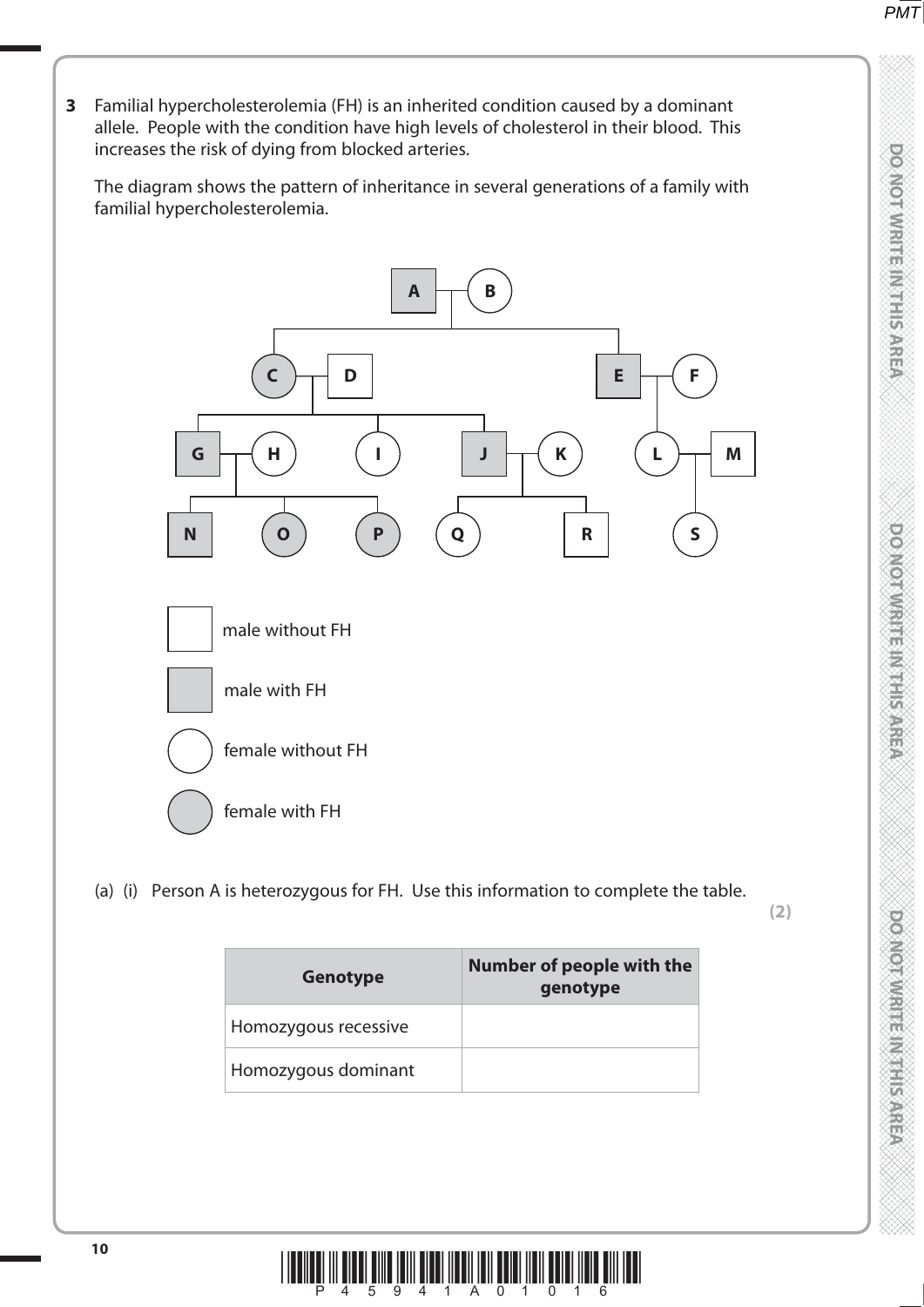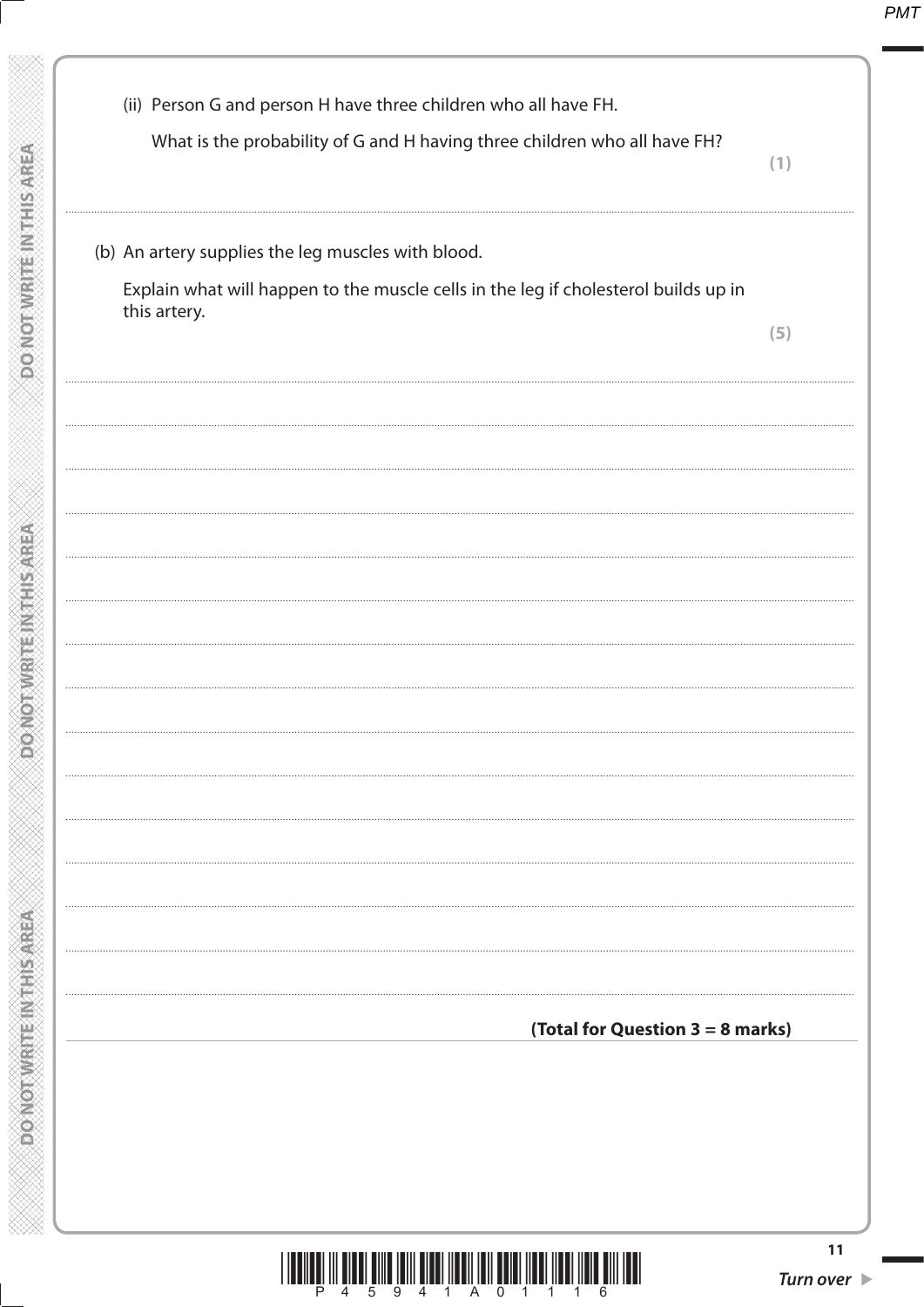**CONTRACT DESCRIPTIONS** 

**(1)**



 **4** A farmer often puts sheets of plastic on top of the soil in which his plants are

 After three months the farmer measures the dry mass of the plants and calculates the average (mean) dry mass.



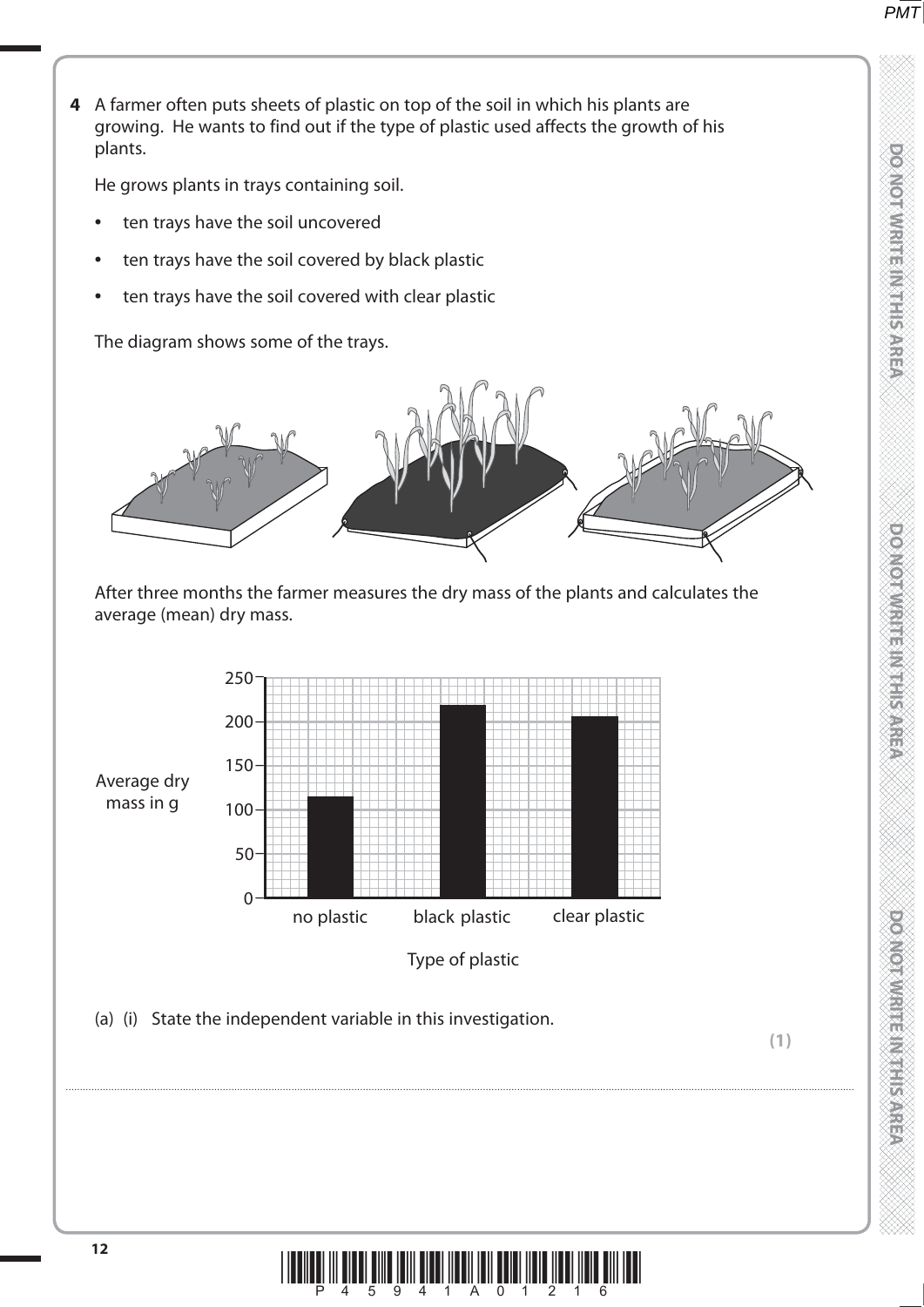|                            | (ii) Describe the steps the farmer takes to make sure his results are reliable.                                                                                                                                                  | (2) |
|----------------------------|----------------------------------------------------------------------------------------------------------------------------------------------------------------------------------------------------------------------------------|-----|
| 1                          | (iii) To make a valid comparison of plant growth the farmer needs to control the<br>abiotic (non-living) factors. He keeps the trays in the same light intensity.<br>Name three other abiotic factors the farmer should control. | (3) |
| $2$<br>3<br>black plastic. | (b) Suggest two reasons why the plants grow better when the soil is covered with                                                                                                                                                 | (4) |
| 2                          |                                                                                                                                                                                                                                  |     |
|                            | (Total for Question 4 = 10 marks)                                                                                                                                                                                                |     |
|                            |                                                                                                                                                                                                                                  |     |

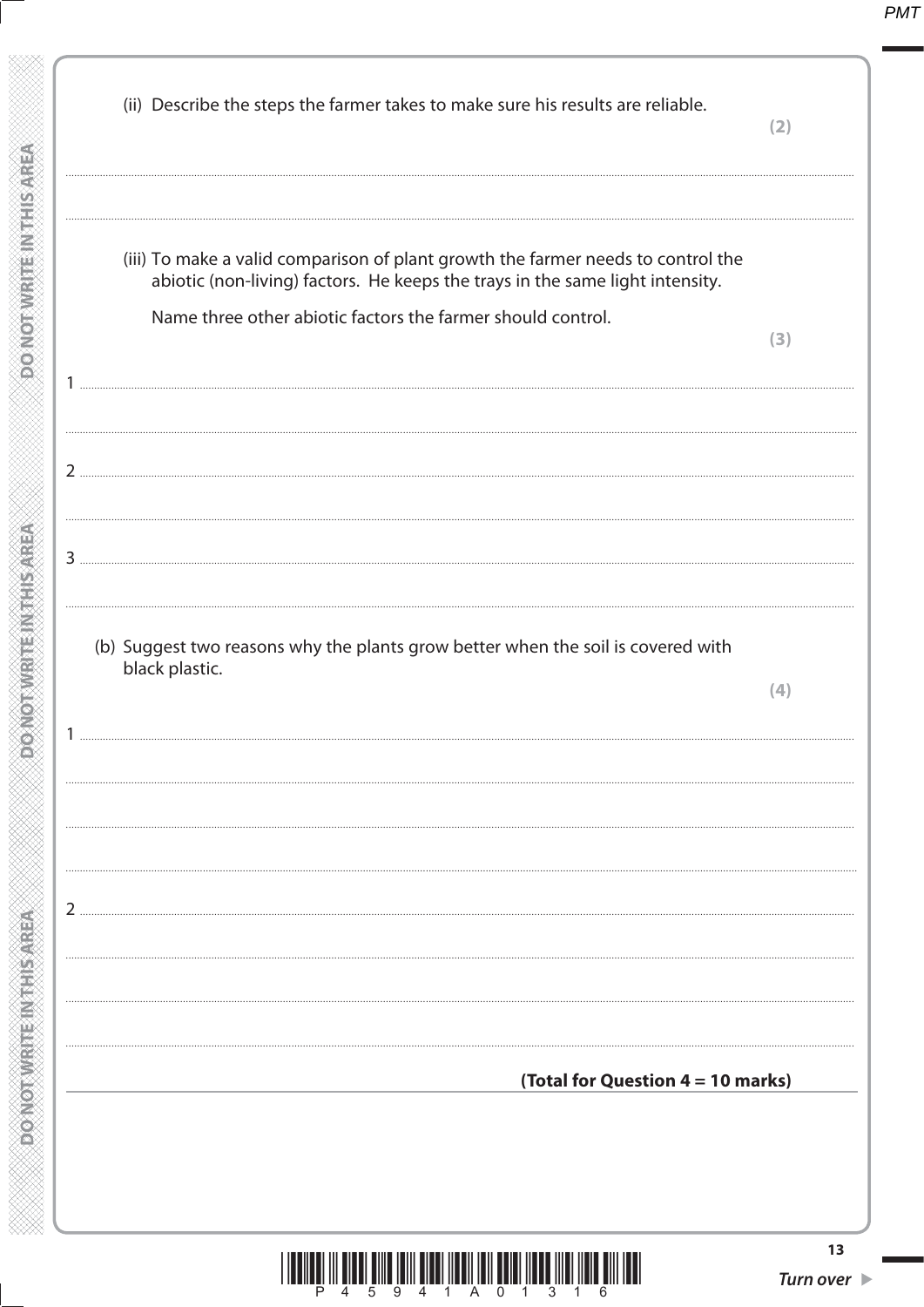**Power Members Assembly** 

(a) The average gestation period of an animal is the time from fertilisation to birth. 5

The table contains data about the length of the average gestation period and the average mass of the different species rather than an individual female deer.

| <b>Species of deer</b> | <b>Average mass of a</b><br>female in kg | <b>Average gestation</b><br>period in days |
|------------------------|------------------------------------------|--------------------------------------------|
| muntjac                | 13                                       | 210                                        |
| sika                   | 35                                       | 217                                        |
| roe                    | 35                                       | 294                                        |
| reindeer               | 100                                      | 224                                        |
| red                    | 145                                      | 233                                        |

(i) Describe the relationship between mass and gestation period.

(ii) In one of the species of deer the embryo stays dormant for some months before it starts to develop in the uterus.

Using the information in the table, explain which species of deer this is.

 $(1)$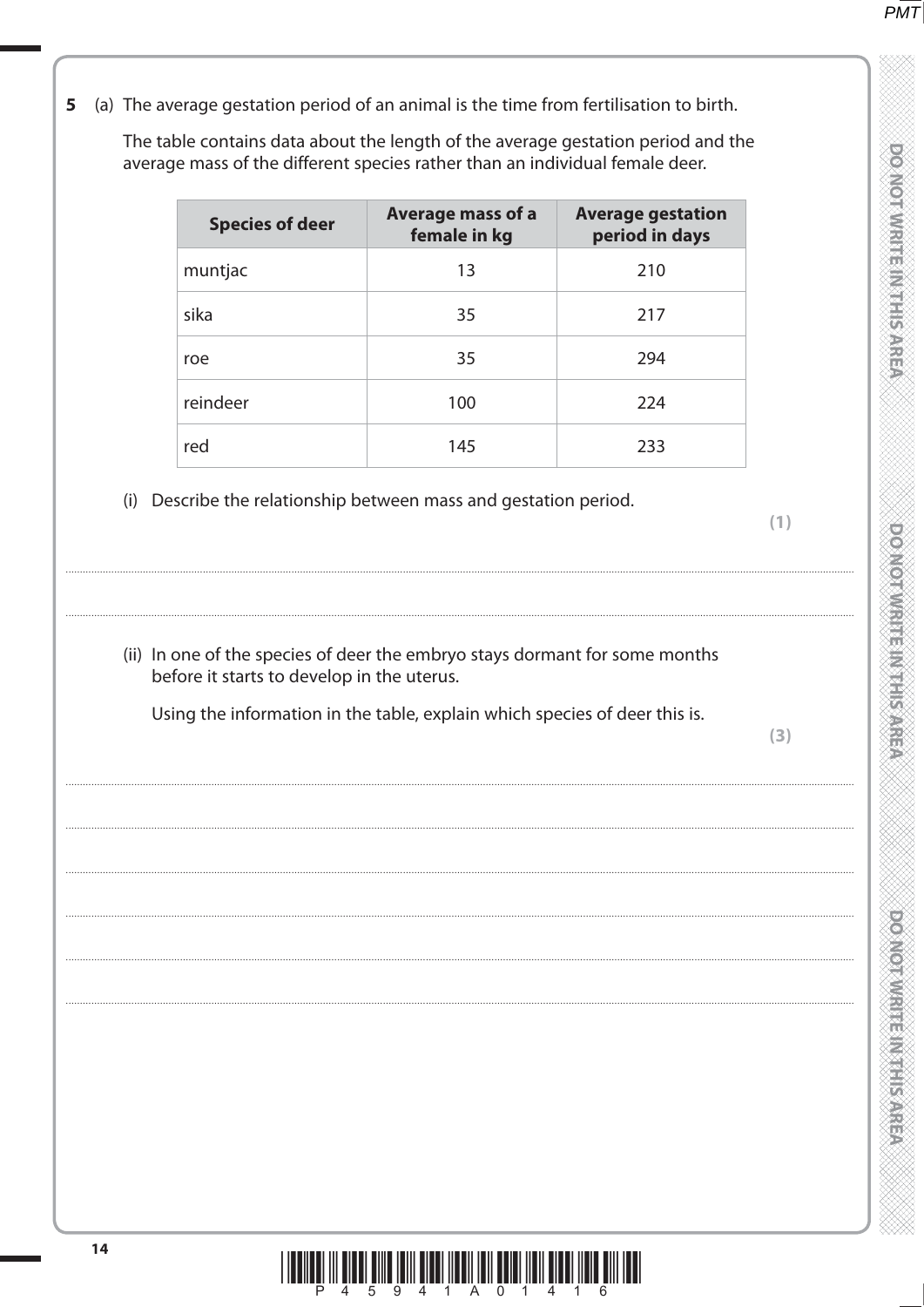(b) The placenta supplies the embryo with nutrients during the gestation period. Describe the role of the placenta in the development of the embryo.  $(4)$ (Total for Question 5 = 8 marks)  $15$ 

**DONOT WRITE INTHIS AREA** 

**DONOT WRITE NITHIS AREA** 

**DO NOT WRITEIN THIS AREA** 

6